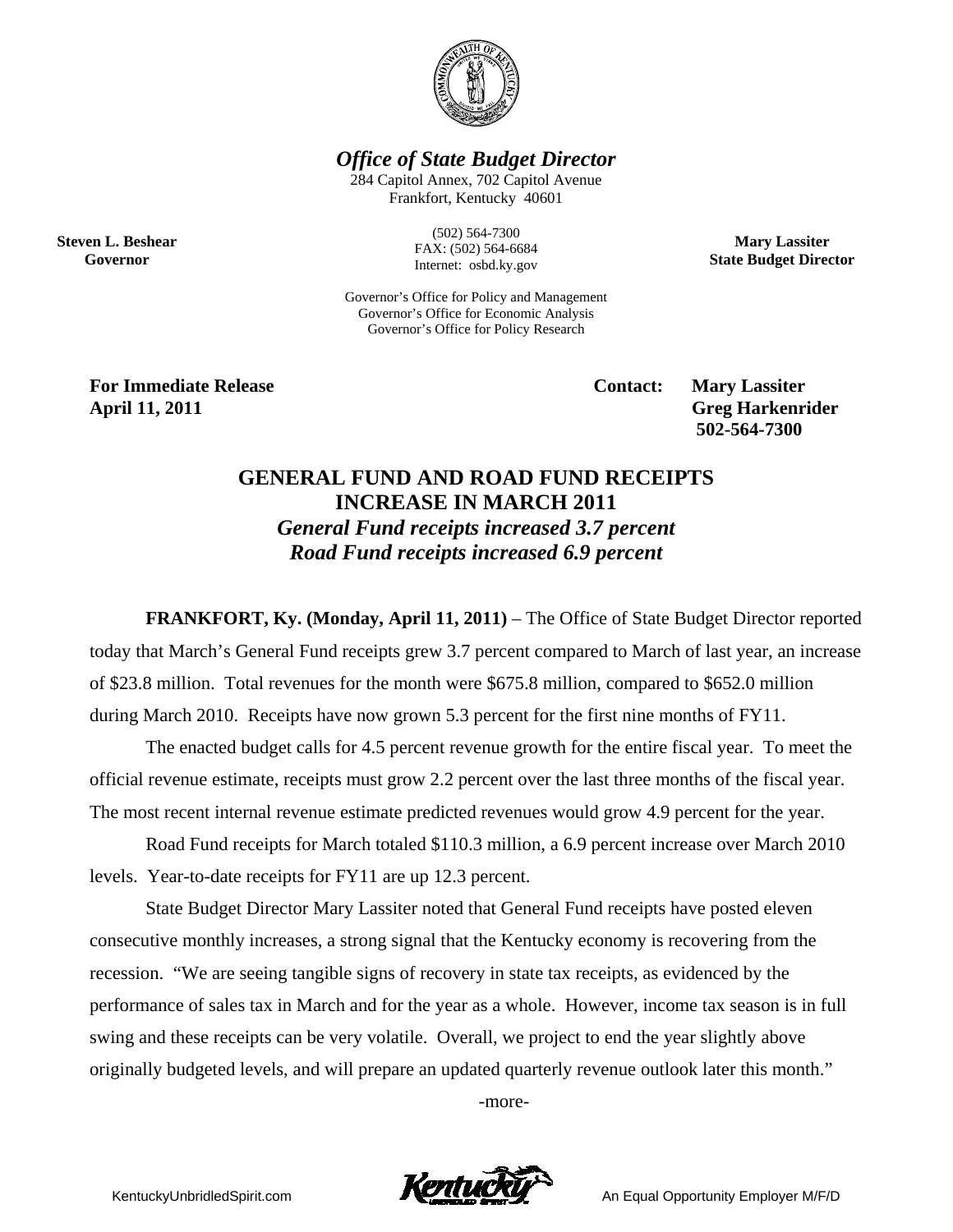Among the major accounts:

- Sales and use tax receipts increased 7.3 percent for the month and have grown 4.3 percent year-to-date.
- Corporation income tax receipts fell 27.5 percent but have increased 17.4 percent for the year.
- Individual income tax collections rose 7.3 percent in March and have grown 6.2 percent through the first nine months of FY11.
- Property tax collections increased 5.7 percent but are down 0.5 percent year-to-date.
- Cigarette tax receipts fell 8.4 percent and have now fallen 5.9 percent year-to-date.
- Coal severance tax receipts fell 8.7 percent and are up 10.5 percent through the first nine months of the fiscal year.

Road Fund receipts grew 6.9 percent in March 2011 with collections of \$110.3 million. The official Road Fund revenue estimate calls for an increase in revenues of 4.9 percent for the fiscal year. Based on year-to-date tax collections, revenues can decline 14.6 percent for the remainder of FY11 and meet the estimate. Among the accounts, motor fuels rose 6.2 percent. Motor vehicle usage revenue increased 2.3 percent, and license and privilege receipts rose 13.5 percent.

-30-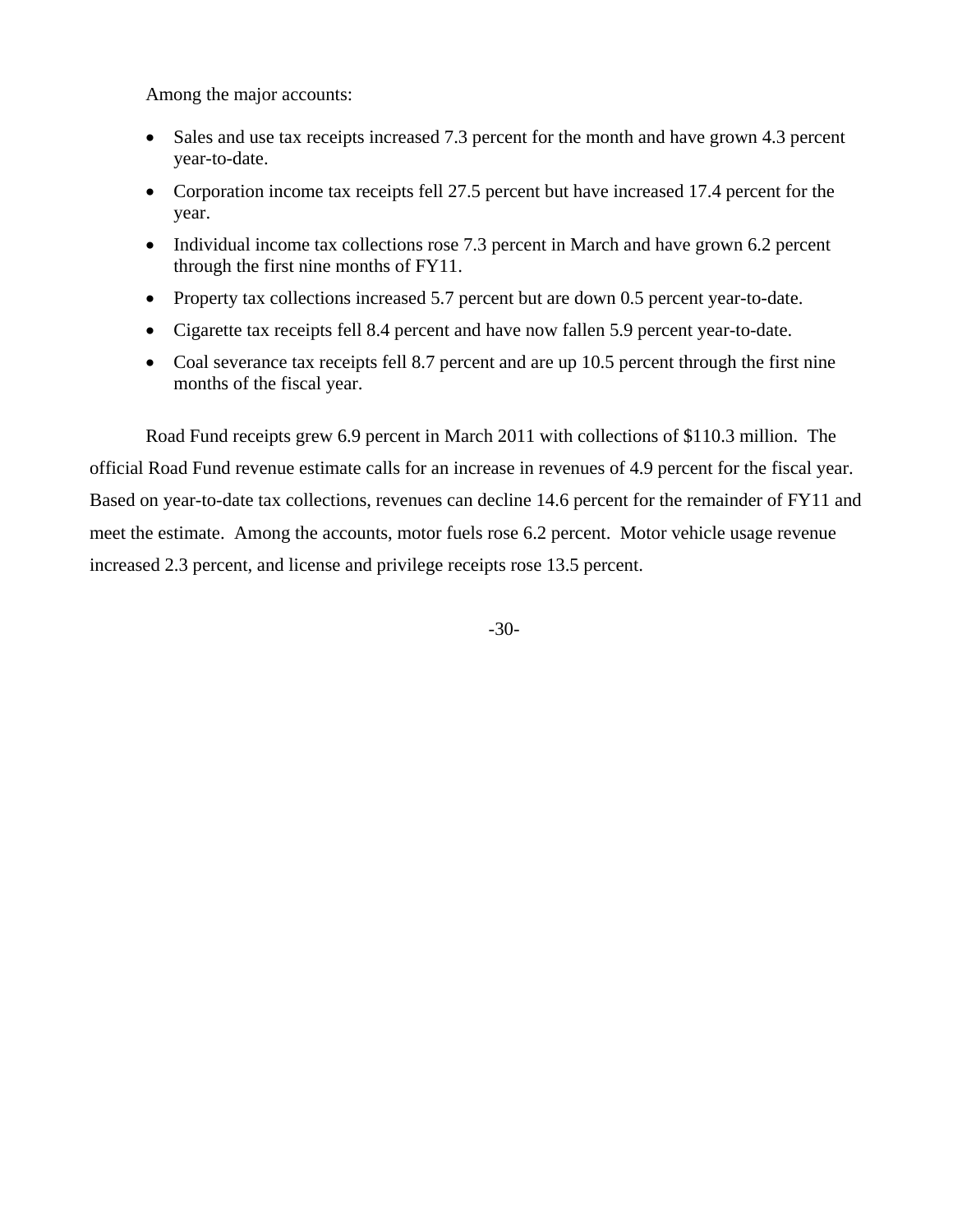## **KENTUCKY STATE GOVERNMENT REVENUE 1. GENERAL FUND REVENUE**

|                                                    | <b>MARCH</b>              |                           |                   | <b>JULY THROUGH MARCH</b>   |                             |                          |
|----------------------------------------------------|---------------------------|---------------------------|-------------------|-----------------------------|-----------------------------|--------------------------|
|                                                    | 2011                      | 2010                      | % Change          | FY 2011                     | FY 2010                     | % Change                 |
| <b>TOTAL GENERAL FUND</b>                          | \$675,840,028             | \$652,001,773             | 3.7%              | \$6,326,610,527             | \$6,006,374,958             | 5.3%                     |
| <b>Tax Receipts</b>                                | \$656,555,036             | \$628,562,076             | 4.5%              | \$6,105,198,939             | \$5,778,424,575             | 5.7%                     |
| Sales and Gross Receipts                           | \$283,092,893             | \$275,513,519             | 2.8%              | \$2,586,982,194             | \$2,504,445,273             | 3.3%                     |
| <b>Beer Consumption</b>                            | 418,447                   | 415,024                   | $0.8\%$           | 4,518,679                   | 4,529,639                   | $-0.2\%$                 |
| <b>Beer Wholesale</b>                              | 3,584,577                 | 3,350,789                 | 7.0%              | 38,905,143                  | 38,062,087                  | 2.2%                     |
| Cigarette                                          | 22,046,200                | 24,066,364                | $-8.4%$           | 193,191,495                 | 205,297,090                 | $-5.9%$                  |
| <b>Distilled Spirits Case Sales</b>                | 6,562                     | 7,425                     | $-11.6%$          | (262, 235)                  | 80,992                      | $\overline{\phantom{a}}$ |
| <b>Distilled Spirits Consumption</b>               | 643,485                   | 740,438                   | $-13.1%$          | 8,065,427                   | 7,991,491                   | 0.9%                     |
| <b>Distilled Spirits Wholesale</b>                 | 1,576,633                 | 1.846.156                 | $-14.6%$          | 20,662,241                  | 20,454,086                  | 1.0%                     |
| Insurance Premium                                  | 21,075,898                | 26,465,052                | $-20.4%$          | 87,673,571                  | 84,926,586                  | 3.2%                     |
| Pari-Mutuel                                        | 119,122                   | 135,286                   | $-11.9%$<br>$---$ | 2,899,983                   | (752, 815)                  | $---$<br>$-2.7%$         |
| Race Track Admission                               | 1,972                     | 0<br>210,596,800          | 7.3%              | 148,623                     | 152,816                     | 4.3%                     |
| Sales and Use                                      | 225,886,757<br>176,448    | 170,501                   | 3.5%              | 2,156,176,174<br>1,920,649  | 2,066,384,549<br>1,828,368  | 5.0%                     |
| Wine Consumption<br>Wine Wholesale                 | 870,546                   | 835,032                   | 4.3%              | 10,278,001                  | 9,285,884                   | 10.7%                    |
| <b>Telecommunications Tax</b>                      | 4,990,373                 | 5,269,065                 | $-5.3%$           | 46,728,988                  | 50,322,067                  | $-7.1%$                  |
| <b>Other Tobacco Products</b>                      | 1,666,388                 | 1,607,574                 | 3.7%              | 15,967,403                  | 15,661,618                  | 2.0%                     |
| Floor Stock Tax                                    | 29,485                    | 8,010                     | 268.1%            | 108,051                     | 220,815                     | $-51.1%$                 |
|                                                    |                           |                           |                   |                             |                             |                          |
| License and Privilege                              | \$120,979,276             | \$107,585,892             | 12.4%             | \$478,194,517               | \$390,893,656               | 22.3%                    |
| Alc. Bev. License Suspension                       | 34.138                    | 69.000                    | $-50.5%$          | 302,608                     | 382,475                     | $-20.9%$                 |
| <b>Coal Severance</b>                              | 22,884,332                | 25,073,792                | $-8.7%$           | 214,958,194                 | 194,596,504                 | 10.5%                    |
| <b>Corporation License</b>                         | 566,321                   | 80,064                    | 607.3%            | 10,242,141                  | 2,302,860                   | 344.8%                   |
| <b>Corporation Organization</b>                    | 5,925                     | 14,497                    | $-59.1%$          | 56,400                      | 148,856                     | $-62.1%$                 |
| <b>Occupational Licenses</b>                       | 18,446                    | 6,998                     | 163.6%            | 99,371                      | 99,649                      | $-0.3%$                  |
| Oil Production                                     | 685,315                   | 532,556                   | 28.7%             | 5,718,769                   | 5,469,373                   | 4.6%                     |
| Race Track License                                 | 2,975                     | 4,900                     | $-39.3%$          | 216,450                     | 226,750                     | $-4.5%$                  |
| <b>Bank Franchise Tax</b>                          | 69,891,956                | 62.052.833                | 12.6%             | 78,365,472                  | 68,235,674                  | 14.8%                    |
| <b>Driver License Fees</b>                         | 52,731                    | 50,448                    | 4.5%              | 454,566                     | 440.569                     | 3.2%                     |
| <b>Minerals Severance</b>                          | 722,549                   | 855,739                   | $-15.6%$          | 10,105,973                  | 10,120,513                  | $-0.1%$                  |
| Natural Gas Severance                              | 2,111,255                 | 1,274,745                 | 65.6%             | 17,911,156                  | 15,274,424                  | 17.3%                    |
| <b>Limited Liability Entity</b>                    | 24,003,335                | 17,570,320                | 36.6%             | 139,763,418                 | 93,596,009                  | 49.3%                    |
| Income                                             | \$220,801,214             | \$214,358,545             | 3.0%              | \$2,519,115,967             | \$2,358,570,202             | 6.8%                     |
| Corporation                                        | 19,119,879                | 26,386,111                | $-27.5%$          | 151,567,676                 | 129,154,133                 | 17.4%                    |
| Individual                                         | 201,681,334               | 187,972,434               | 7.3%              | 2,367,548,291               | 2,229,416,068               | 6.2%                     |
|                                                    | \$26,620,216              | \$25,181,084              | 5.7%              | \$466,819,322               | \$469,041,888               | $-0.5%$                  |
| Property<br>Building & Loan Association            | 254,989                   | 0                         | $---$             | 209,779                     | 98,299                      | 113.4%                   |
| General - Real                                     | 3,485,704                 | 4,173,754                 | $-16.5%$          | 239,662,509                 | 241.819.786                 | $-0.9%$                  |
| General - Tangible                                 | 11,977,457                | 11,104,800                | 7.9%              | 159,470,802                 | 151,284,116                 | 5.4%                     |
| <b>Omitted &amp; Delinquent</b>                    | 7,585,535                 | 1,261,870                 | 501.1%            | 29,368,939                  | 19,573,901                  | 50.0%                    |
| <b>Public Service</b>                              | 3,065,001                 | 8,275,312                 | $-63.0%$          | 36,812,761                  | 54,992,012                  | $-33.1%$                 |
| Other                                              | 251,530                   | 365,349                   | $-31.2%$          | 1,294,532                   | 1,273,773                   | 1.6%                     |
|                                                    |                           |                           |                   |                             |                             |                          |
| Inheritance                                        | \$2,096,073               | \$2,850,580               | $-26.5%$          | \$29,303,781                | \$29,257,350                | 0.2%                     |
| Miscellaneous                                      | \$2,965,364               | \$3,072,456               | $-3.5%$           | \$24,783,158                | \$26,216,205                | $-5.5%$                  |
| Legal Process                                      | 1,809,278                 | 1,844,673                 | $-1.9\%$          | 15,108,387                  | 16,536,930                  | -8.6%                    |
| T. V. A. In Lieu Payments                          | 1,134,733                 | 1,200,142                 | $-5.5%$           | 9,587,824                   | 9,534,522                   | 0.6%                     |
| Other                                              | 21,354                    | 27,642                    | $-22.7%$          | 86,946                      | 144,753                     | $-39.9%$                 |
|                                                    |                           |                           |                   |                             |                             |                          |
| <b>Nontax Receipts</b><br><b>Departmental Fees</b> | \$19,156,923<br>4,306,386 | \$23,247,675<br>3,510,333 | $-17.6%$<br>22.7% | \$217,948,028<br>21,011,586 | \$225,415,338<br>20,538,868 | $-3.3%$<br>2.3%          |
| <b>PSC Assessment Fee</b>                          | 22,177                    | 37,405                    | $-40.7%$          | 8,728,213                   | 8,368,593                   | 4.3%                     |
| Fines & Forfeitures                                | 2,608,425                 | 2,552,850                 | 2.2%              | 19.654,144                  | 22,141,698                  | $-11.2%$                 |
| Interest on Investments                            | 62,428                    | 67,487                    | $-7.5%$           | 510,670                     | 622,876                     | $-18.0%$                 |
| Lottery                                            | 14,000,000                | 17,500,000                | $-20.0%$          | 143,500,000                 | 144,500,000                 | $-0.7%$                  |
| Sale of NOx Credits                                | 0                         | 7,500                     | $-100.0\%$        | 22,513                      | 608,930                     | $-96.3%$                 |
| Miscellaneous                                      | (1,842,493)               | (427,900)                 |                   | 24,520,903                  | 28,634,372                  | $-14.4%$                 |
|                                                    |                           |                           |                   |                             |                             |                          |
| <b>Redeposit of State Funds</b>                    | \$128,069                 | \$192,022                 | $-33.3%$          | \$3,463,559                 | \$2,535,046                 | 36.6%                    |